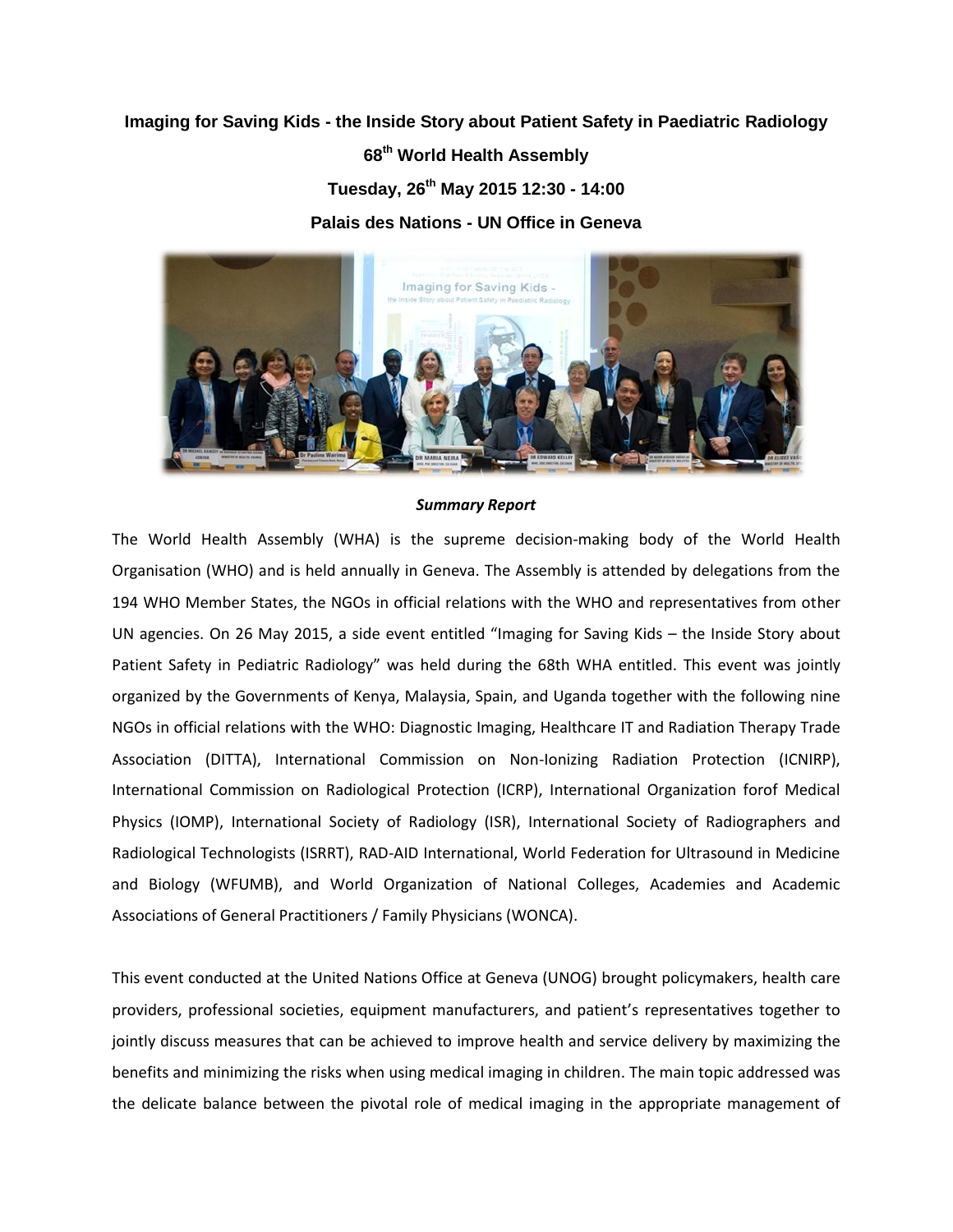many illnesses which afflict children and children's increased sensitivity to health risks associated with ionizing radiation.

Dr. Maria Neira, Director of the Department of Public Health, Environmental and Social Determinants of Health at the WHO and Dr. Edward Kelley, Director of Department of Service Delivery and Safety at the WHO co-chaired the event. They delivered the opening remarks, highlighting that this Side Event was a unique opportunity that all stakeholders come together and collaborate to make a difference in the safety and quality of children's healthcare, to harmonize efforts, policies, and regulations.

During the first session Dr. Donald Frush of the American College of Radiology (ACR) and the International Society of Radiology (ISR), focused on setting the scene. As a Steering Committee member and co-chair of the *Image Gently* education and communication campaign, he encouraged healthcare practitioners to educate and provide informational material to patients, both in person and through harnessing the power of social media. He also encouraged to instill a sense of engagement and accountability in healthcare providers by spreading amongst them a positive and resonating message, that of improving the imaging care of children, such as through catch words "when imaging kids, Image Gently".

The second session addressed the policy, strategy and actions to improve patient safety in paediatric imaging. The representatives from the Ministries of Health of Kenya, Malaysia, Spain and Uganda shared their intent in fostering partnerships amongst stakeholders and their respective countries, such as with equipment manufacturers, radiologists, and policymakers, while also strengthening policies to ensure the active implementation of the ten priority actions to improve radiation protection in medicine identified in the *Bonn Call For Action*<sup>1</sup>. These representatives were Dr. Paulyne Wairimu, Head of Medical Devices and Diagnostics, Pharmacy and Poisons Board from Kenya; Dr Noor Hisham Abdulah, Director General of Health, Ministry of Health of Malaysia, Dr Eliseo Vaño, Radiation Protection Advisor to the Ministry of Health of Spain, Chair of the Committee 3 on Radiation Protection in medicine from the International Commission on Radiological Protection (ICRP), and Chair of the Working Party on

 $\overline{\phantom{a}}$ 

 $<sup>1</sup>$  The Bonn Call for Action is the main outcome of an international conference on radiation protection in medicine held in Bonn, Germany, in</sup> December 2012, organized by the IAEA and cosponsored by WHO. The 10 priority action identified are: 1) enhancing implementation of justification of radiological procedures, 2) enhancing implementation of optimization of protection and safety, 3) strengthening manufacturers' contribution to radiation safety, 4) strengthening RP education and training of health professionals, 5) shaping and promoting a strategic research agenda for RP in medicine, 6) improving data collection on radiation exposures of patients and workers, 7) improving primary prevention of incidents and adverse events, 8) strengthening radiation safety culture in health care, 9) fostering an improved radiation benefit-risk-dialogue, and 10) strengthening the implementation of radiation safety requirements globally.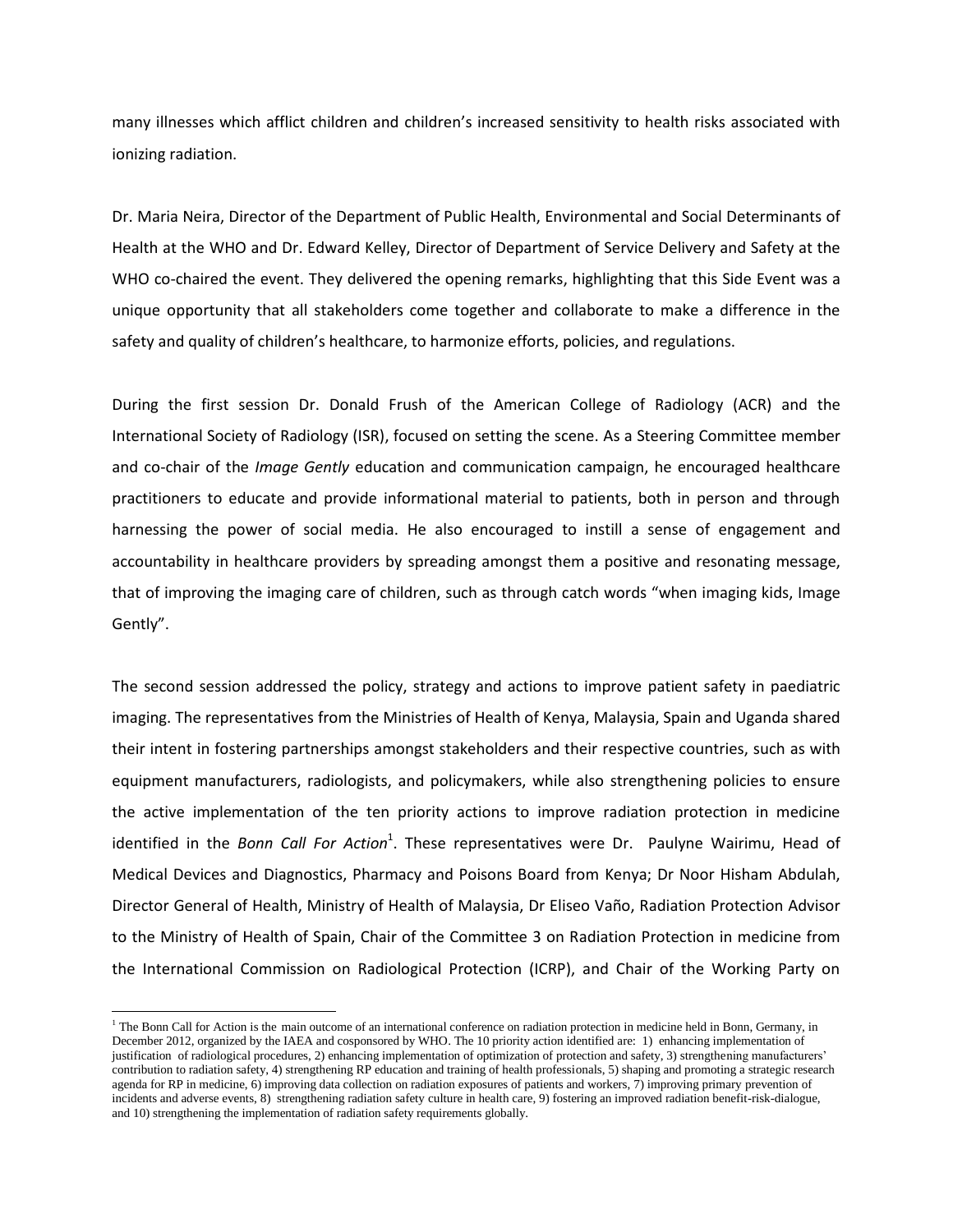Medical Exposures of the Euratom Art 31 Expert Group; and Dr Rosemary Byanyima Kusaba<sup>2</sup>, Advisor to the Ministry of Health, Uganda. It was noted that there is a need to strengthen collaboration between ministries of health and key stakeholders such as radiologists, radiographers, medical physicists, family doctors, patients/parents, manufacturers, scientific bodies and RP regulators. Regulatory bodies should cooperate and encourage sharing of resources. There is an issue of fragmentation in health care delivery that calls for an integrated and people-centred approach. In addition to regulatory control of radiation safety by national radiation safety authorities, it also has to be linked and integrated into patient safety policies and strategies, as well as linked to policies and regulations for medical devices and health technologies. Universal health coverage includes access to affordable health technology and quality and safe services. There is a need for policies focused on children- both underuse and overuse of radiation in pediatric imaging are issues, due to lack of awareness or misperceptions among patients, lack of understanding about justification/optimization and imaging options/alternatives. There is a large variation in the radiation doses used for the same procedures between hospitals and also between practitioners in the same facility. We should work on optimization and foster the establishment and use of diagnostic reference levels (DRLs) for children. Radiation safety standards exists e.g. new international basic safety standards (BSS) and new Euratom BSS, as well as guidance and recommendations from the ICRP and others. We can build on existing resources, encourage the adoption of standards of quality and safety that serve as benchmarks nationally/internationally. Capacity building, education and training are essential for health professionals, service providers, patients, families, and community. Policies have to be evidence-based so, there is a need to develop a strategic research agenda on RP in medical imaging. We should employ a collaborative approach, engaging all stakeholders, civil society, professional bodies, patients, families and the community.

Then, there was one session focused on patient and family engagement to improve safety in paediatric imaging. Mrs Margaret Murphy, Chair of the WHO network of Patients for Patient Safety (PFPS), took the floor in informing the audience that there exists a low level of understanding of radiation risks associated with imaging amongst patients, especially when it comes to the radiation risk for children. Encouragingly, however, patients are very interested in taking a more proactive stance within the consulting process with their healthcare providers, which would not only raise awareness, but would also engage them in contributing to the monitoring of their own cumulative levels of radiation.

l

 $<sup>2</sup>$  Due to a last minute issue Dr R.B. Kusaba could not attend the session and her presentation was delivered on her behalf by Dr. M. Kawooya,</sup> also from Uganda.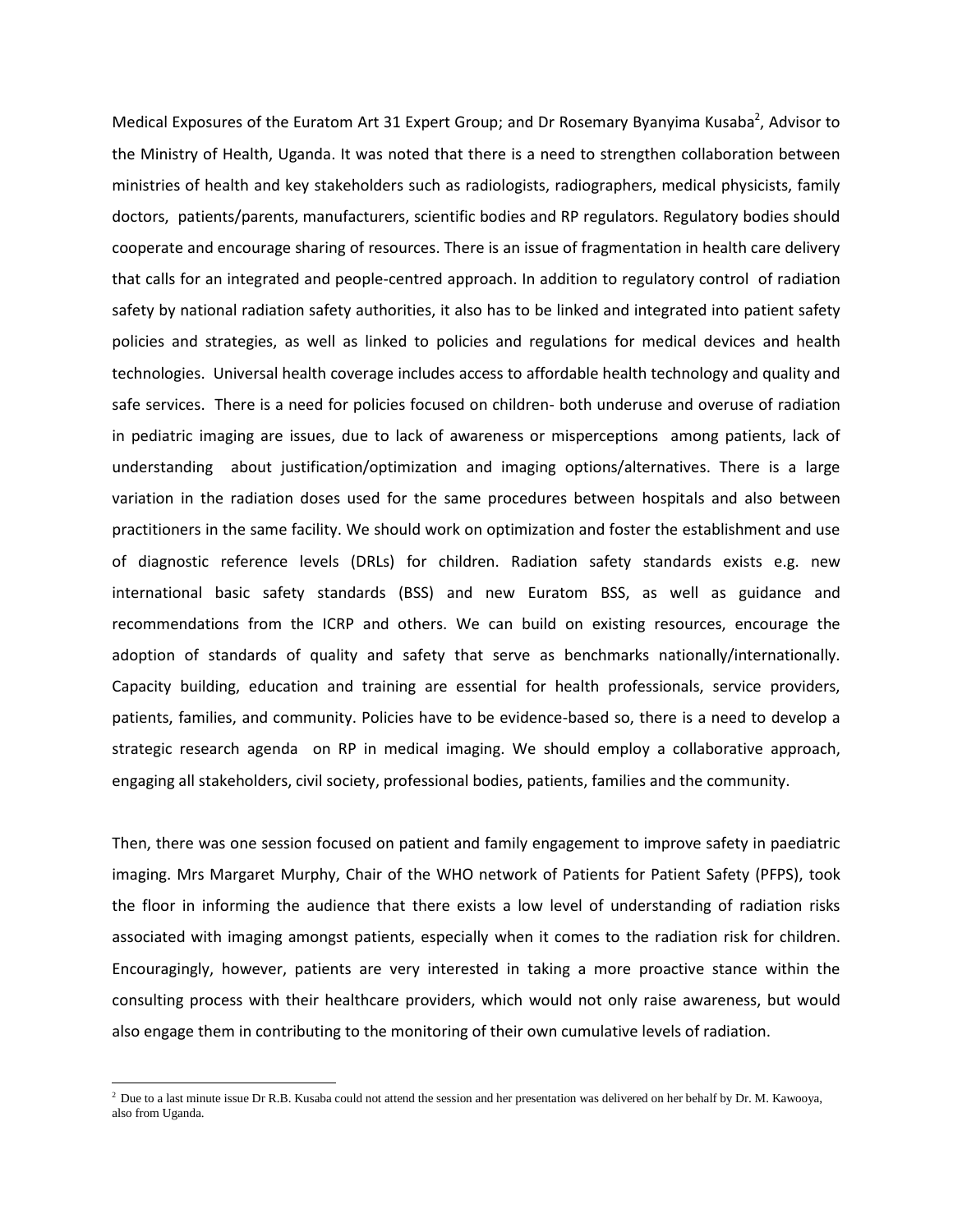In the following session the end-users of radiation in pediatric imaging addressed the question "Where are we now and how can we do it better together?" The unique challenges that Latin America is facing were presented by Dr. Gloria Soto Giordani of the Inter-American College of Radiology/International Society of Radiology (CIR/ISR). These namely include the great diversity of practice across the Latin American countries, and the lack of information specific to pediatric imaging, itself exacerbated by the shortage of radiological professionals in the field (e.g. pediatric radiologists, medical physicists). Together, these result in a fragmented service. She concluded that the way forward would be through coordinated strategies involving all stakeholders and through increasing awareness to the need of a positive change in the culture of radiological protection, since it is the responsibility of all to provide children with safe imaging.

Dr. Guy Frija of the European Society of Radiology/International Society of Radiology (ESR/ISR) and Chair of *EuroSafe Imaging campaign and alliance* framed challenges of radiation protection in pediatric imaging into 3 main categories: justification, optimization, and quality of equipment. First, he highlighted that evidence-based imaging referral guidelines must be employed for the justification of procedures. He noted that currently, imaging referral guidelines exist in most European countries, but are not being employed: he suggests their implementation by way of regulations and awareness. The ESR is promoting the use of clinical decision support (CDS) systems for implementing imaging referral guidelines, to provide a platform at the point of care with evidence-based information and patienttailored CDS tools relevant to imaging decisions. Second, diagnostic reference levels (DRLs) specifically targeted for the pediatric population are necessary in order to optimize procedures with the goal of reaching radiation "as low as reasonably achievable (ALARA)". Finally, with continuous technological advances, he highlighted the importance of keeping up-to-date with imaging equipment, as similar image quality can be obtained while being exposed to considerably less radiation when using the latest technology.

Dr. Michael Kawooya of the African Society of Radiology/International Society of Radiology (ASR/ISR) reinforced the notions of education and awareness through the coordination of strategies amongst stakeholders and the translation of global recommendations into implementable policies. The topic of safe pediatric imaging is especially relevant in Africa where not only is its population largely composed of children, but it is also under resourced in human and infrastructural capacities. Most recently in